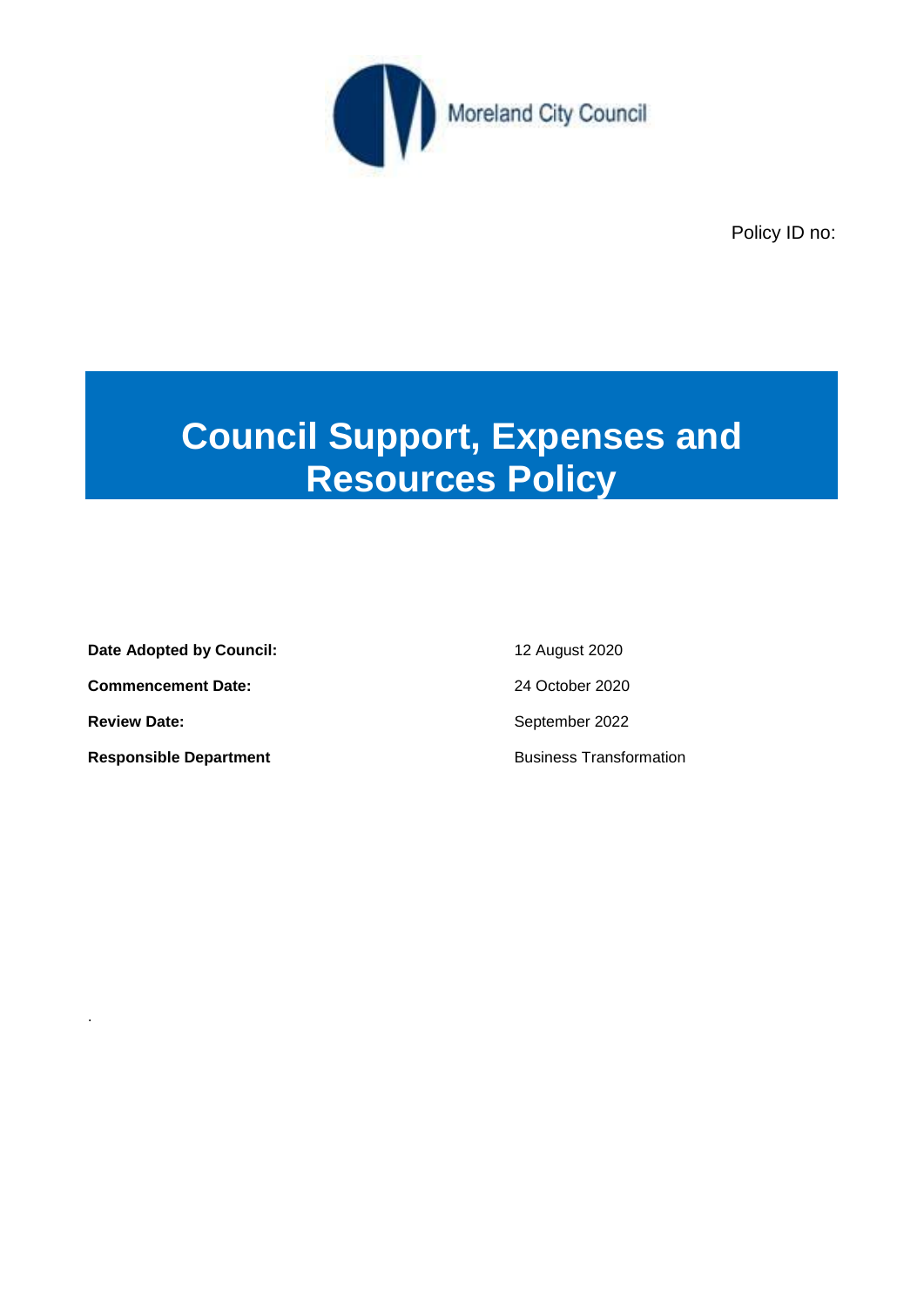# **1 Introduction**

This Councillor Support, Expenses and Resources Policy (Policy) establishes the facilities, resources and support necessary or appropriate to provide to Councillors in the performance of their duties as elected representatives.

This includes:

- Outlining Councillors' entitlements for reimbursement of reasonable out of pocket expenses incurred while performing the duties of a Councillor;
- Specifying procedures to be followed in applying for reimbursement and in reimbursing expenses;
- Establishing Councillors' support, resources and equipment entitlements associated with performing the duties of a Councillor;
- Establishing Councillors' entitlements to paid professional development; and
- Providing guidelines on the process for Council to sell this Council supplied IT equipment to Councillors who leave office.

In the event Council establishes a Delegated Committee the provisions of this Policy relating to the reimbursement of expenses will apply to a member who is not a Councillor (if any), as if they were a Councillor.

The Policy also sets out the processes for ensuring that the costs of resourcing and supporting Councillors, and the value of any expenses reimbursed, are reported to the community quarterly to promote good governance, transparency and accountability.

# **2 Scope**

Where duties performed are necessary or appropriate for the purposes of achieving the objectives of Council having regard to any relevant Act, Regulations, Ministerial Guidelines and Council policies, Councillors are entitled to access facilities, support and resources as described in this Policy and the *Local Government 2020* (the Act).

The duties and activities considered to be necessary or appropriate for the purposes of achieving the objectives of a Council include, but are not limited to:

- Attending ordinary and special Council meetings, meetings of committees of Council, Councillor Briefing sessions organised by the Chief Executive Officer or delegate and civic or ceremonial functions convened by the Council, the Mayor or the Chief Executive Officer;
- Attending meetings or workshops scheduled by the Council, the Mayor or the Chief Executive Officer;
- Attending community meetings and Ward Councillor meetings;
- Participating in site inspections or meetings, or participating in delegations or deputations to which the Councillor has been duly appointed as a representative of Council or relevant to a matter which is, or is anticipated to be the subject of a decision of Council;
- Attending a meeting or function as the nominated representative of Council or the Mayor;
- Attending meetings of community groups, organisations and statutory authorities to which the Councillor has been appointed Council delegate or the nominated representative of Council;
- Attending discussions with officers or any person, on any matter relating to the City; and
- Attending seminars, training, conferences or professional development courses as an attendee, speaker or Council's nominated representative or delegate, which:
	- Contribute to the development of personal and professional skills or knowledge of the Councillor which are necessary for the performance of the duties of a Councillor;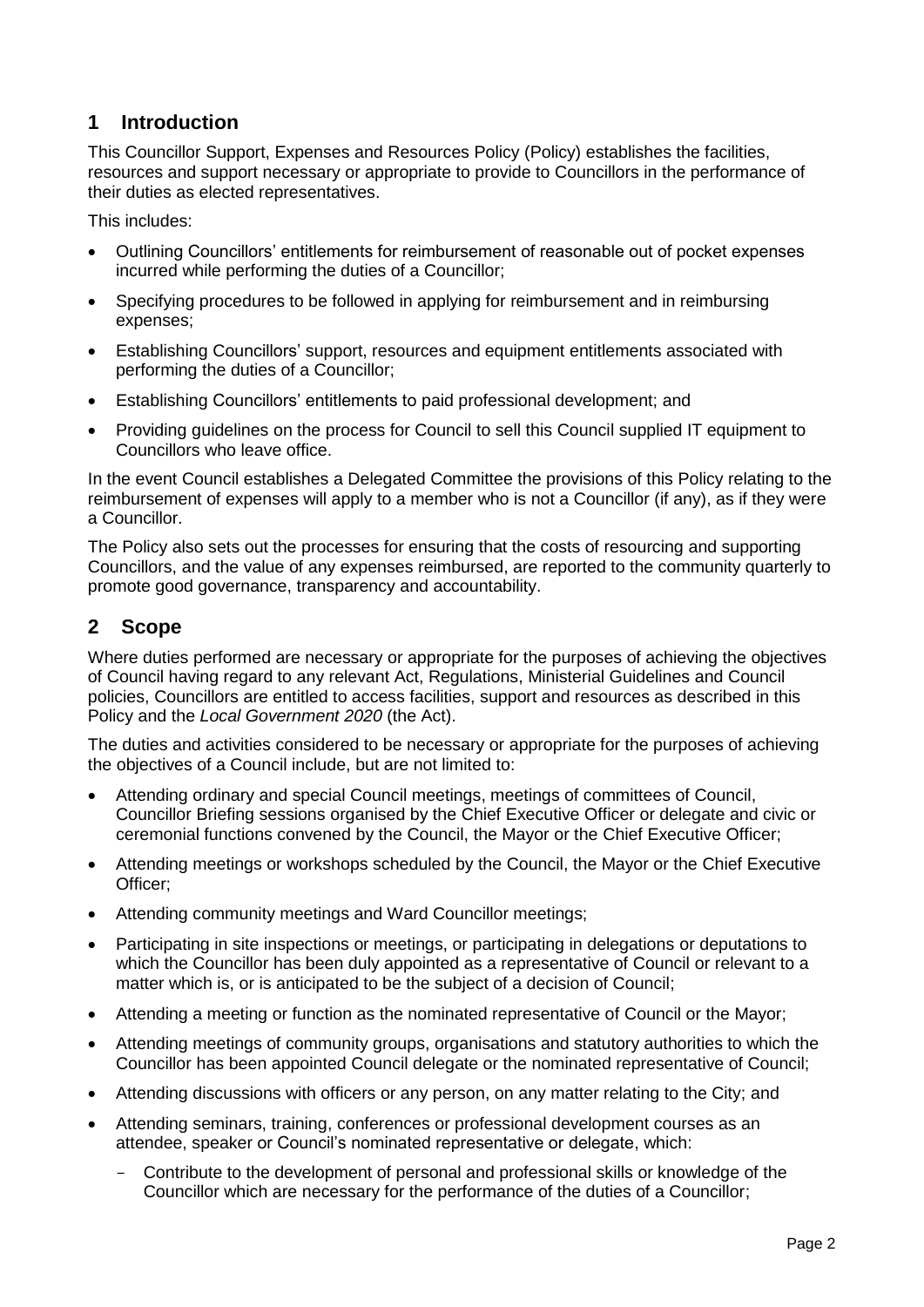- Are consistent with Council's objectives;
- Will cover or present material with application, importance or relevance to current or future issues faced by the Council;
- Are within the Mayor and Councillors' approved annual budget for conferences and seminars.

Council's nominated representative for attendance at conferences, seminars, training or professional development, includes appointed 'Councillor Responsible for' to a related portfolio and/or appointed committee member if that appointment has been made by Council.

- Support or reimbursement will not be provided if the costs:
	- $\circ$  Relate to a cost or expense (or portion thereof) which should reasonably be borne by another entity, or for which another entity is reasonably liable, or is outside the scope of this Policy; or
	- $\circ$  Relate to expenses of a personal nature or which are not related to the business of Council.

The procedure and provisions for the reimbursement of expenses applies to members of Delegated Committees for expenses incurred in the course of their role as a Delegated Committee member, regardless of whether or not they are a Councillor.

# **3 Context**

The provision of facilities, resources and support to Councillors, and the expenses paid or reimbursed, will be consistent with the following principles:

- Encouraging diversity in participation, equity and access;
- Accountability and transparency; and
- No disadvantage.

Mayor and Councillor allowances are provided separately to reimbursements of expenses and the provision of facilities/resources support.

Under the Act:

- Councillors are entitled to resources and facilities support and reimbursements of expenses related to their duties as a Councillor; and
- A Council must adopt and maintain a policy in relation to the reimbursement of expenses for Councillors and members of Delegated Committees.
- Council must make available the resources and facilities resources and facilities reasonably necessary to enable them to effectively perform their role.

# **4 Objectives**

The objectives of this Policy are to:

Ensure the transparent and responsible provision of resources and support required by a Councillor to effectively undertake their duties as an elected representative by:

- Outlining the level of support to be provided;
- Maximising the value of seminar, conference and/or course attendance;
- Providing the approval processes for resources and support, including all interstate and overseas travel by Councillors in an official capacity;
- Providing for the provision of reasonable costs of childcare to be reimbursed, in order to support a Councillor to perform their role;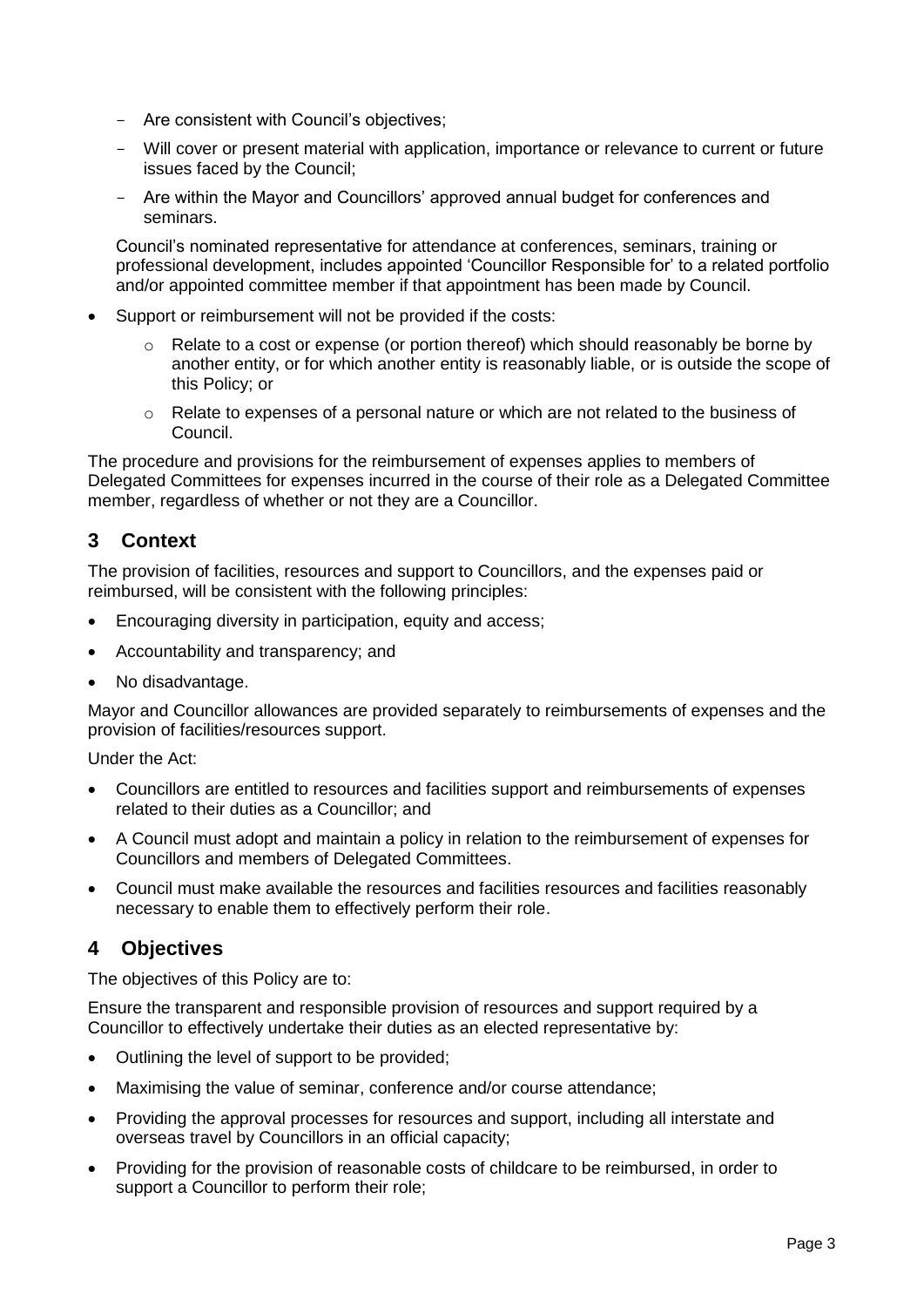- Providing for expenses incurred by Councillor a who is a carer in a care relationship within the meaning of section 4 of the *Carers Recognition Act 2012* to be reimbursed on order to support them to perform their role;
- Outlining the procedure for reimbursement of expenses; and
- Providing reporting mechanisms that are available to the community, including maintaining registers required by the Act or regulations and in accordance with the Public Transparency Policy.

# **5 Policy Details**

Councillors and members of delegated committees will be reimbursed for out-of-pocket expenses that are:

- bona fide expenses; and
- have been reasonably incurred in the performance of the role of Councillor and
- are reasonably necessary for the councillor and member of a delegated committee to perform this role.

Similarly, Councillors will be provided with the resources, facilities and support reasonably required for them to be effective in their role.

The entitlement to the support, resources and expenses outlined in the Policy will be assessed in accordance with the Policy Scope, Context and Objectives and in line with the approval process outlined.

This Policy is not intended to prescribe for every possible situation that may arise.

Should a situation arise that is not adequately covered by this Policy, the matter will be referred to the Chief Executive Officer who may refer it to Council for determination by resolution.

The Policy should be read in conjunction with other relevant Council policies adopted from time to time, including but not limited to, the *Councillor Code of Conduct* and specific policies regarding the use, security and maintenance and Council equipment, as adopted and or amended from time to time.

Unless otherwise specifically stated, where the Policy makes provision for Council to pay for a resource or expense, that resource or expense may be reimbursed as an out of pocket expense or, where the policy makes provision for reimbursement of an expense, that resource or expense may be paid by Council without the Councillor first incurring the expense. In both situations, the approval process outlined in Clause 6, or other relevant clause, will apply.

## **5.1 Resources and Facilities Support**

#### *5.1.1 Administrative Support*

The Chief Executive Officer shall provide an appropriate level of administrative support for the Mayor and Councillors.

The level of administrative support shall be determined by the Chief Executive Officer in consultation with the Mayor.

Councillors are will be provided with a security card enabling appropriate access to Council venues.

## *5.1.2 Councillor Portal (Councillor Connect)*

A Councillor Portal providing access to:

- Council business papers (Meeting Agendas and Minutes, Councillor Briefing Presentations);
- Correspondence directed to multiple Councillors or the Council;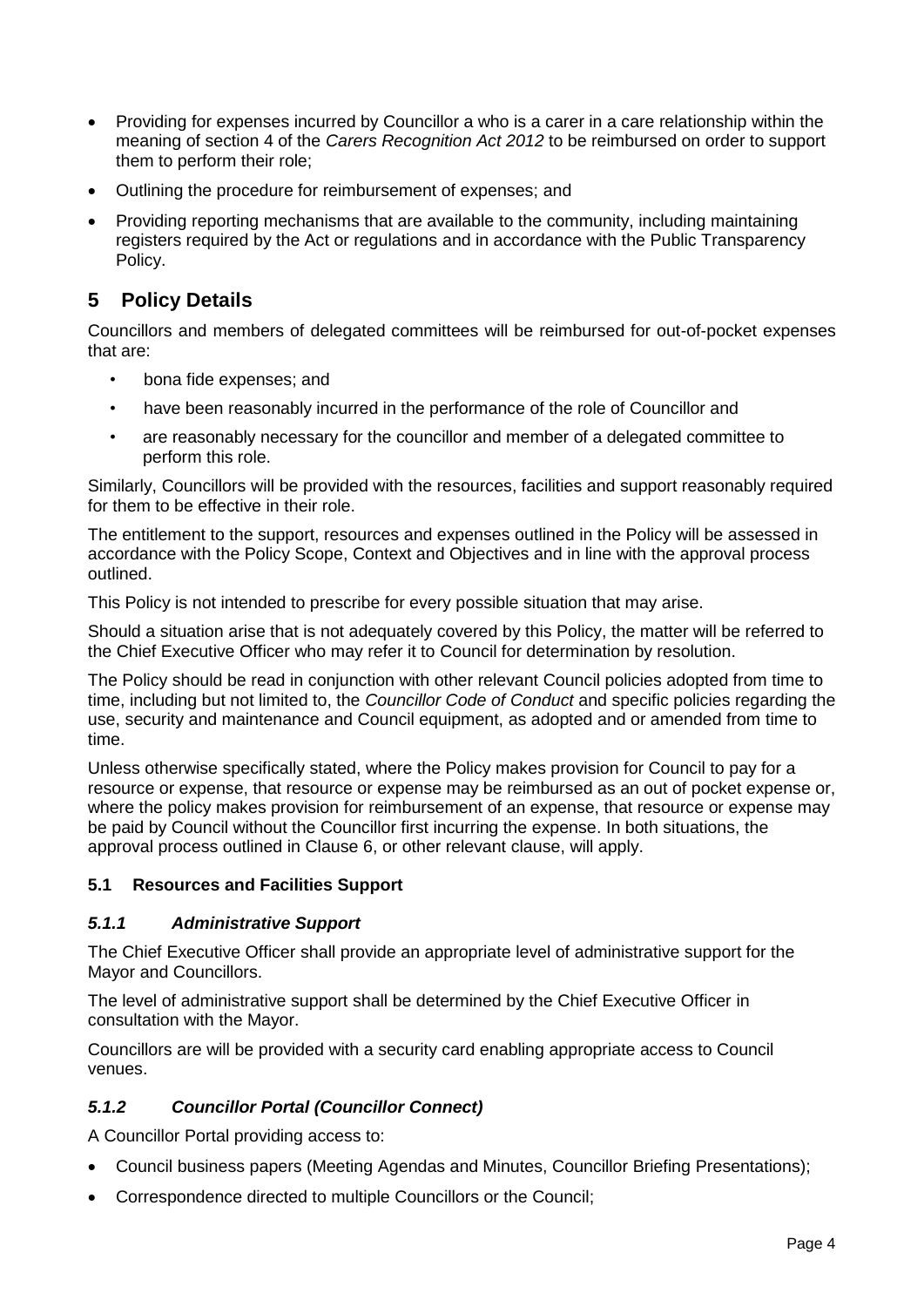- Information about projects and achievements of Council's operations;
- Policies and resource materials (including reference material and reports from other agencies or organisations);
- News items relevant to Council;
- Forms relevant for Councillors;
- Any other information considered relevant or necessary by the Chief Executive Officer or delegate; and

This will be the primary resource portal for Council business papers and key information for Councillors.

## *5.1.3 Equipment and stationery*

Council shall, upon request, provide Councillors with standard stationery, equipment and consumables held or obtained generally for the organisation's requirements, including, but not necessarily limited to, paper, writing implements, diaries, writing pads, printer cartridges, envelopes and the like. Council letterhead will only be provided for correspondence that has been approved by Council or for the Mayor to correspond as Council's official spokesperson.

Requests for stationery should be made to the Mayor and Councillor Support Officer.

Each Councillor will be provided with personalised business cards and a name badge for use while on Council business.

## *5.1.4 Printing and copying*

The resources provided for Councillors to print and copy items are outlined in the IT Equipment and Mayor and Councillors' Offices sections in this policy.

Any requests for bulk copying or printing (more than 10 copies) must be determined by resolution of Council with consideration of the relevance to the Council Plan and Council's objectives. Printing to promote the activities of an individual Councillor or Ward Councillors may only be approved if it is part of the Communications Strategy or Communications unit workplan.

On request and subject to availability, Councillors will be provided with had copies of brochures, flyers or reports to distribute in the course of their duties, if these have been produced as part of Council's usual operations.

## *5.1.5 IT Equipment*

Councillors are issued with IT equipment, meeting Council's IT standards, in order to facilitate Council-related communications between the community, Council staff and Councillors.

Councillors may choose to be supplied with the standard equipment or elect to purchase their own units (non-standard with limited IT Support) and be reimbursed up to the same value of the equivalent standard unit.

Equipment, software, service and facilities offered includes:

- mobile telephone and bluetooth wireless adaptor (for Councillors' private vehicles that do not support bluetooth);
- a hybrid tablet/laptop device;
- Windows 10 and MS Office (via Office365) amongst others will be installed on the hybrid device;
- cloud-based data storage (Office365);
- multi-function unit for printing, photocopying and scanning documents;
- Mobile phone voicemail; and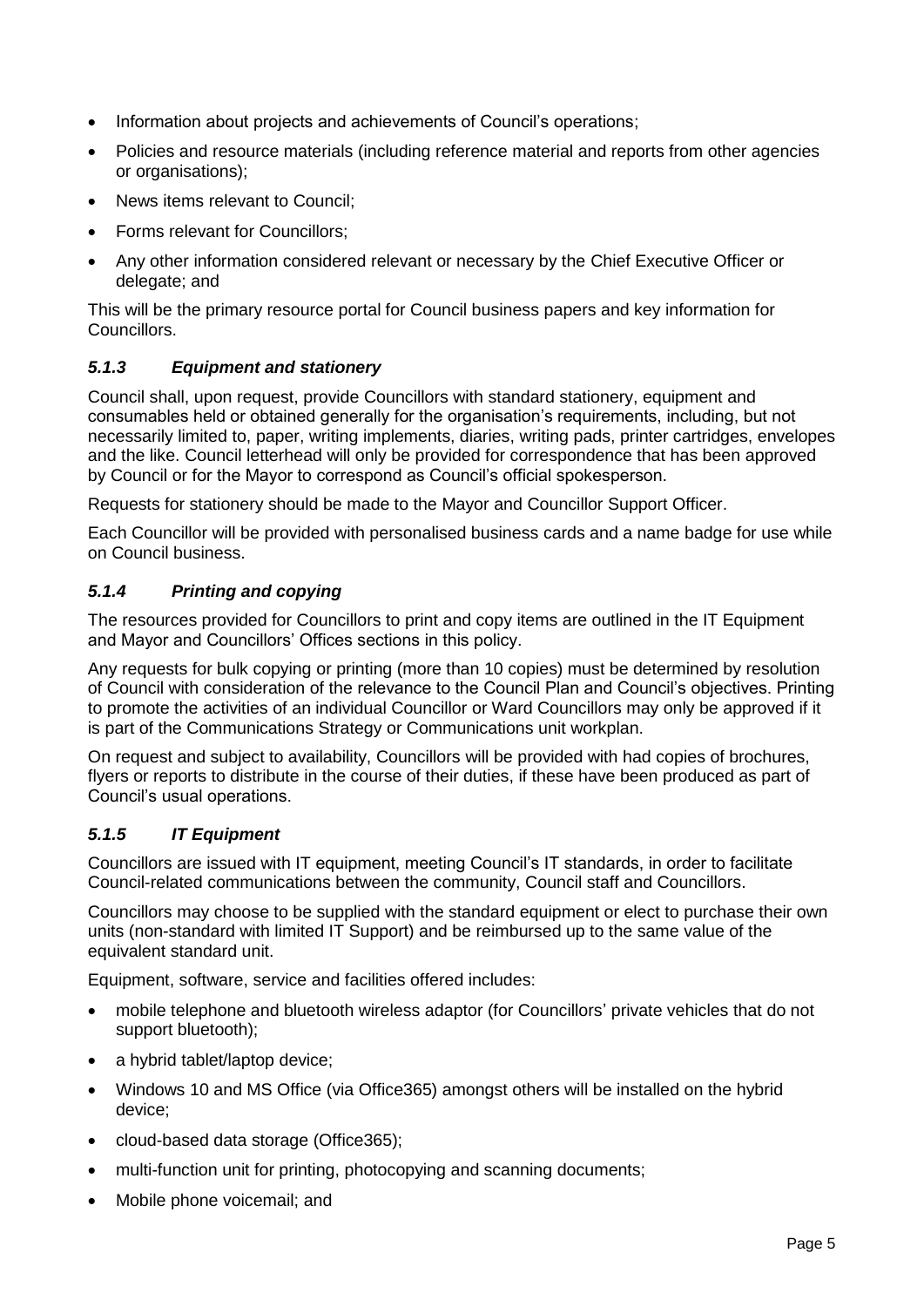• IT support.

Mobile telephones and hybrid devices will all have wireless broadband capability and be Mobile internet enabled (e.g. 4G access).

## *5.1.5.1 Use of IT equipment*

Council phones and mobile data enabled devices will be provided to support a Councillor to undertake their duties, however, it is recognised that for practical reasons, a Councillor may make a reasonable number of non-Council related calls. They may also make reasonable personal use of mobile devices, including mobile data.

Councillor expenses will be monitored by the Manager Corporate Governance and if a Councillor exceeds the capped amount per month for use of data or calls on their mobile devices, re-imbursement of those costs will be sought from the Councillor.

If the amount exceeded relates to costs incurred as a result of higher than expected Council business, Councillors will be required to put this in writing to the Manager Corporate Governance to acquit this matter. If the costs incurred are for non-Council business use, the amount of non-Council business use must be reimbursed to Council. The Manager Corporate Governance will raise an invoice for the amount and the Councillor must pay this in line with Council's payment terms.

International calls will not be considered reasonable use unless a Councillor is conducting Council business (such as making arrangements for a conference/tour that has been approved by a resolution of Council). Telephone calls to information service providers which incur a significant per minute charge will normally not be considered reasonable use.

App store purchases will not be covered by Council and must be reimbursed by Councillors.

#### *Global roaming*

Councillors can request that global roaming be activated on their Councillor provided equipment, when travelling overseas, however Councillors will be invoiced for all costs incurred for this period, unless travelling for Council business with the approval of Council via a Council resolution.

#### *5.1.5.2 Damaged equipment*

Equipment provided to a Councillor should last the full Council term. If equipment is damaged any more than twice the equipment will be replaced at the Councillor's cost.

#### *5.1.5.3 Lost equipment*

If the equipment is lost during the Council term, it will be replaced at the Councillor's cost. Stolen equipment will be replaced on production of a police report.

#### *5.1.5.4 Return of equipment*

If a Councillor is suspended in accordance with the Act*,* the Councillor must return all Council equipment and materials to the Council at the beginning of the term of suspension. This also applies to the Mayor.

In the case that a Councillor seeks a leave of absence, they will not be required to return their Council provided equipment, unless specifically requested by a vote of Council, where the reason for the leave meets the definition of a conflict of interest with that person's role as Councillor.

#### *5.1.5.5 End of Council term or resignation/retirement of a Councillor*

Councillors who leave office and who wish to retain the IT equipment provided by Council may do so by purchasing the equipment, otherwise all equipment must be returned to Council.

Equipment (standard or non-standard) will be sold to retiring Councillors on the basis of the value of the equipment at that time. The valuation will be arranged by the Manager Information Technology.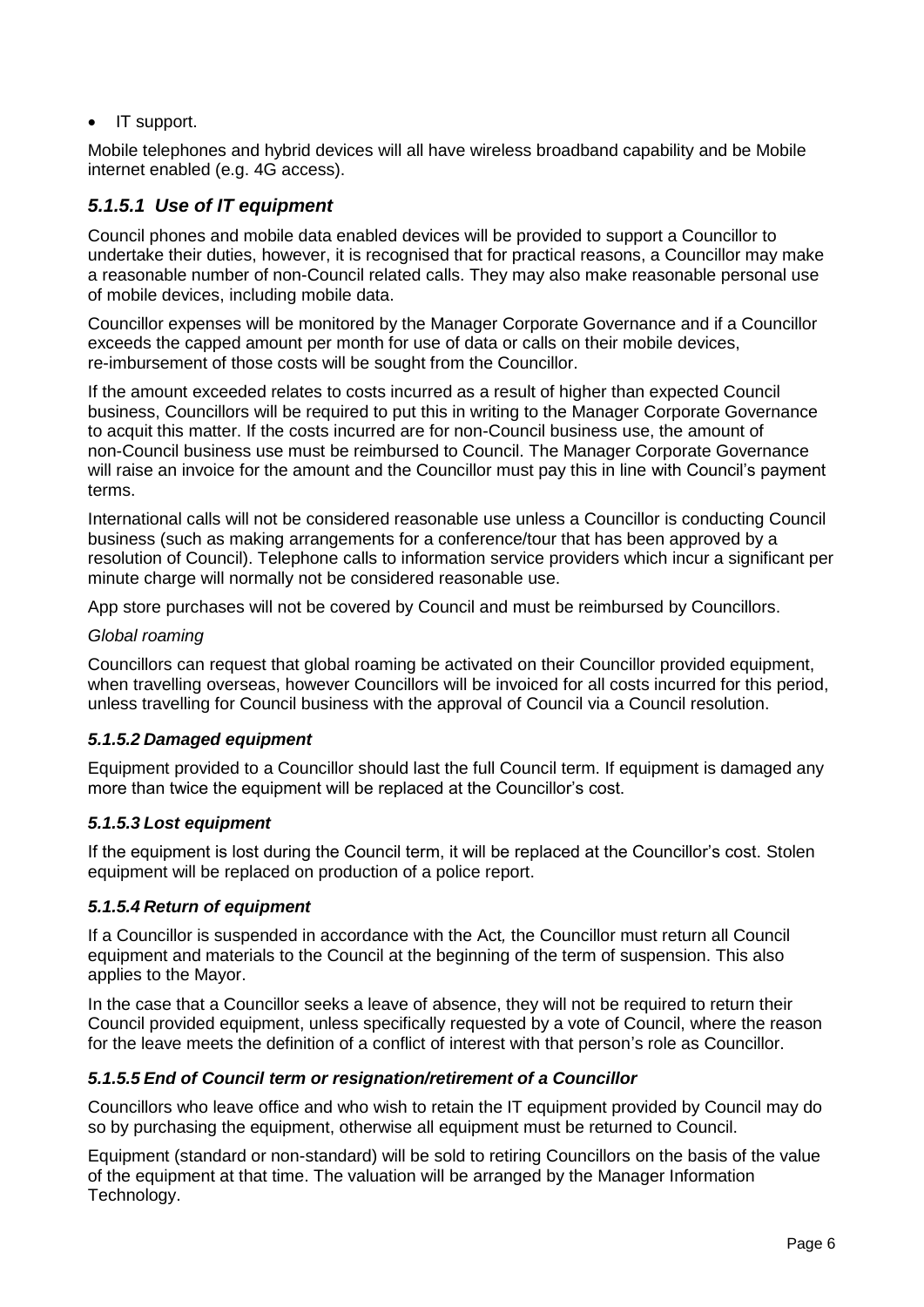A retiring Councillor who does not wish to purchase the equipment but wishes to maintain the same mobile telephone number may have this number ported to a personal mobile phone account at no cost.

Council provided IT support will cease to Councillors from the time of going out of office. Former Councillors may engage an IT support provider at their own cost if they choose.

Subscription services will also cease such as Microsoft Office (O365) at the time of a Councillor's resignation or retirement from office. If Councillors do not intend to maintain an O365 account (Microsoft Office and online storage) then arrangements should be made with the IT support provider to transfer data to another storage provider or locally on the device.

## *5.1.6 Website*

Each Councillor will be provided with a page on Council's website, the content of which may include a photograph, contact details, ward map, personal statements, hobbies and interests, Councillor assignments (areas of responsibility or appointments by Council to Committees), academic qualifications and professional memberships.

This information will be limited during the election (caretaker) period leading up to the Council election.

Additional information may be included on the Councillor's webpage at the Councillor's request, subject to the content being approved for publication by the Chief Executive Officer.

#### *5.1.7 Mayor's office, Councillors' office and meeting room*

A suitably equipped Mayoral office shall be provided within the Council offices.

A Councillors' office and meeting room will be provided for use by Councillors within the Council offices, suitably equipped for computer access, office work, photocopying, reading, research, and meetings. The meeting room may be booked by Council staff, however will be vacated for any Councillor meeting.

The space and equipment provided for the Mayoral Office and Councillors' office and meeting room provided shall be at the discretion of the Chief Executive Officer.

#### *5.1.8 Parking*

Car parking will be available at the Civic Centre, subject to parking restrictions.

Councillors are eligible for a 'staff' parking permit, which allows permit holders to park in designated areas:

- the signed areas of the Moreland Civic Centre car park;
- David Street Brunswick carpark behind the Mechanics Institute, and
- Belair Avenue Glenroy car park.

When parking in a staff parking area, Councillors must clearly display a current permit in the bottom left hand corner of the windscreen and only park in a designated staff parking permit area.

Infringements may be issued if a current permit is not displayed, not clearly visible, or if parked in an incorrect permit area. Parking permits do not exempt a Councillor from all other road (parking) rules.

#### *5.1.9 Meals and Refreshments*

Where Council meetings, functions or events are held at times that extend through normal meal times, Council will provide suitable meals for Councillors.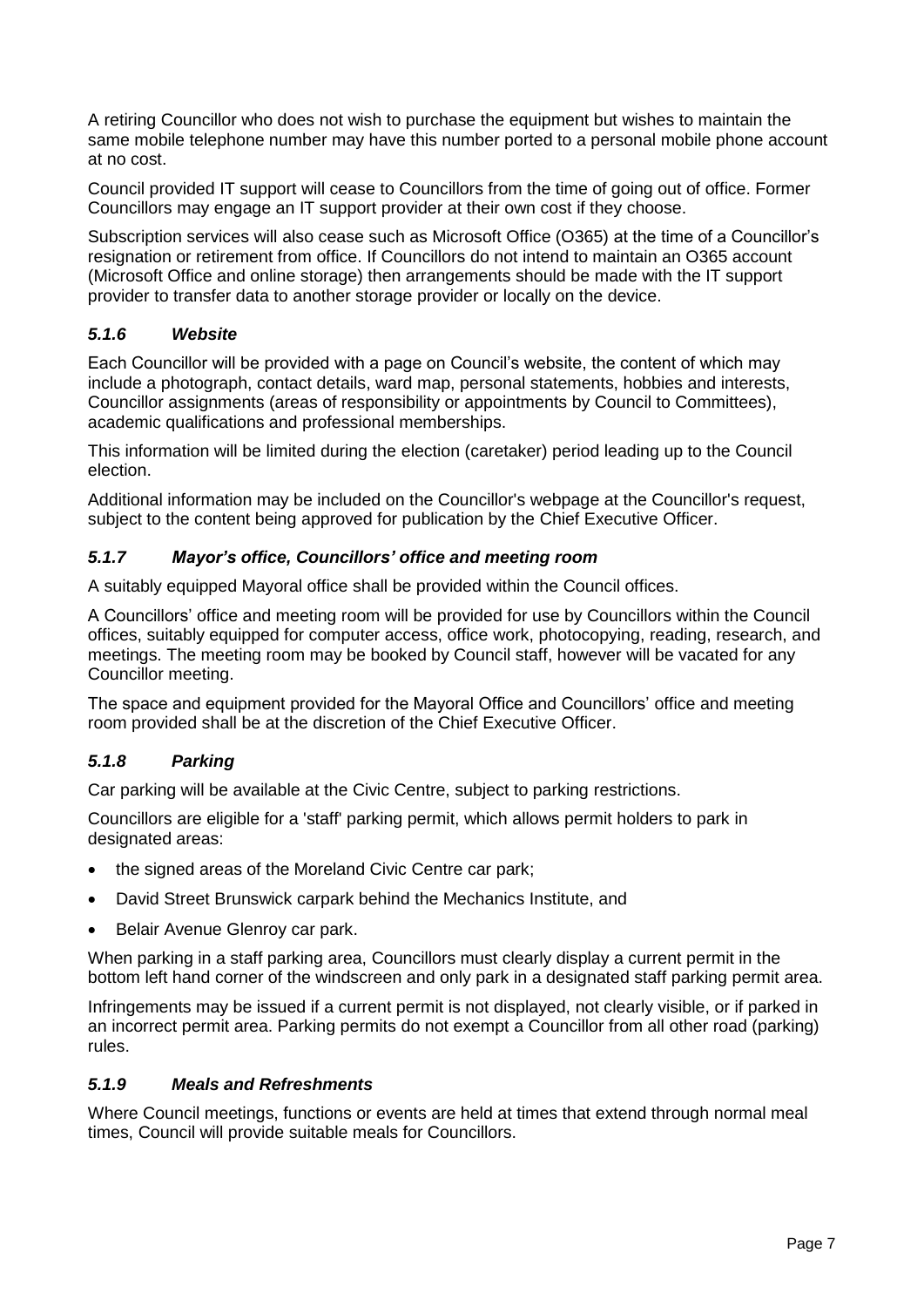## *5.1.10 Meetings arranged by Councillors*

#### *5.1.10.1 Meeting Rooms*

Subject to availability, and in accordance with relevant policy, Council meeting/function rooms owned and controlled by Council may be booked by Councillors for use free of charge for meetings and other functions, provided the Councillor is in attendance and the use is necessary or appropriate for performing the duties of a Councillor or the conduct of Council business. Councillors must make these bookings via booking form.

Any non-Council venue booked directly by a Councillors for any purpose, must be done at their own cost and will not be reimbursed.

Ward or Councillor meetings should be held in Council owned venues to avoid hall hire costs. Officer support is provided to Councillors for their meetings in regard to booking the venue, and scheduling dates in the Councillors diary. The Mayor and Councillor Support Officer will also organise a catering pack (tea and coffee), on request.

The Councillor will need to set up the venue, organise any catering and pick up the keys to the venue as required. IT support or equipment and/or copying of materials is not available for meetings arranged by Councillors.

Councillors must not permit or provide access to community members to secure (office) parts of Council offices unless a Council officer is present.

#### *5.1.10.2 Ward meetings*

A Ward meeting is a meeting called by one or more Ward Councillor(s) to provide an opportunity for constituents to come and talk to their Councillor(s) about a range of Ward based and municipality-based issues. A Ward meeting is held in the Ward that the Councillor(s) represent and will usually have an open or broad invitation.

It is the Councillor's decision as to the format, date and location of the meeting.

Issues arising from Ward meetings should be communicated in writing by Ward Councillors to the Team Leader Civic Protocols. These items will be raised and processed as customer requests/complaints (CRSs) in the Customer Request System.

Ward meetings can be held by individual Councillors or as multi-member Ward meetings at the discretion of the relevant Ward Councillors.

Ward meetings will be advertised on North-West FM, on Council's Website and through Council's standard communication/social media channels (e.g. Facebook post). Up to 30 flyers giving notice of the Ward meeting will be produced on request, for display around the Ward. Flyers must be displayed in accordance with the General Local Law.

Individual Councillor Ward meetings will be advertised as 'Councillor 's Ward meeting'. Other Ward Councillors will be made aware of the date and time of the Ward meeting.

#### *5.1.10.3 Councillor Meetings*

A Councillor Meeting is a meeting called by a Councillor(s), that may be Ward related, but is in relation to a specific topic with specific invitees. Councillor Meetings are not supported by Council officers, other than bookings of Council facilities which may be made by Mayor and Councillor support staff. A catering pack may also be made available. No IT support is available.

It is the Councillor's decision as to the format, date and location of the meeting. Councillor meetings will not be advertised as they have specific invitees. (duplication).

#### *5.1.10.4 Meet the Mayor meetings*

Meet the Mayor meetings can be held in any ward in the municipality.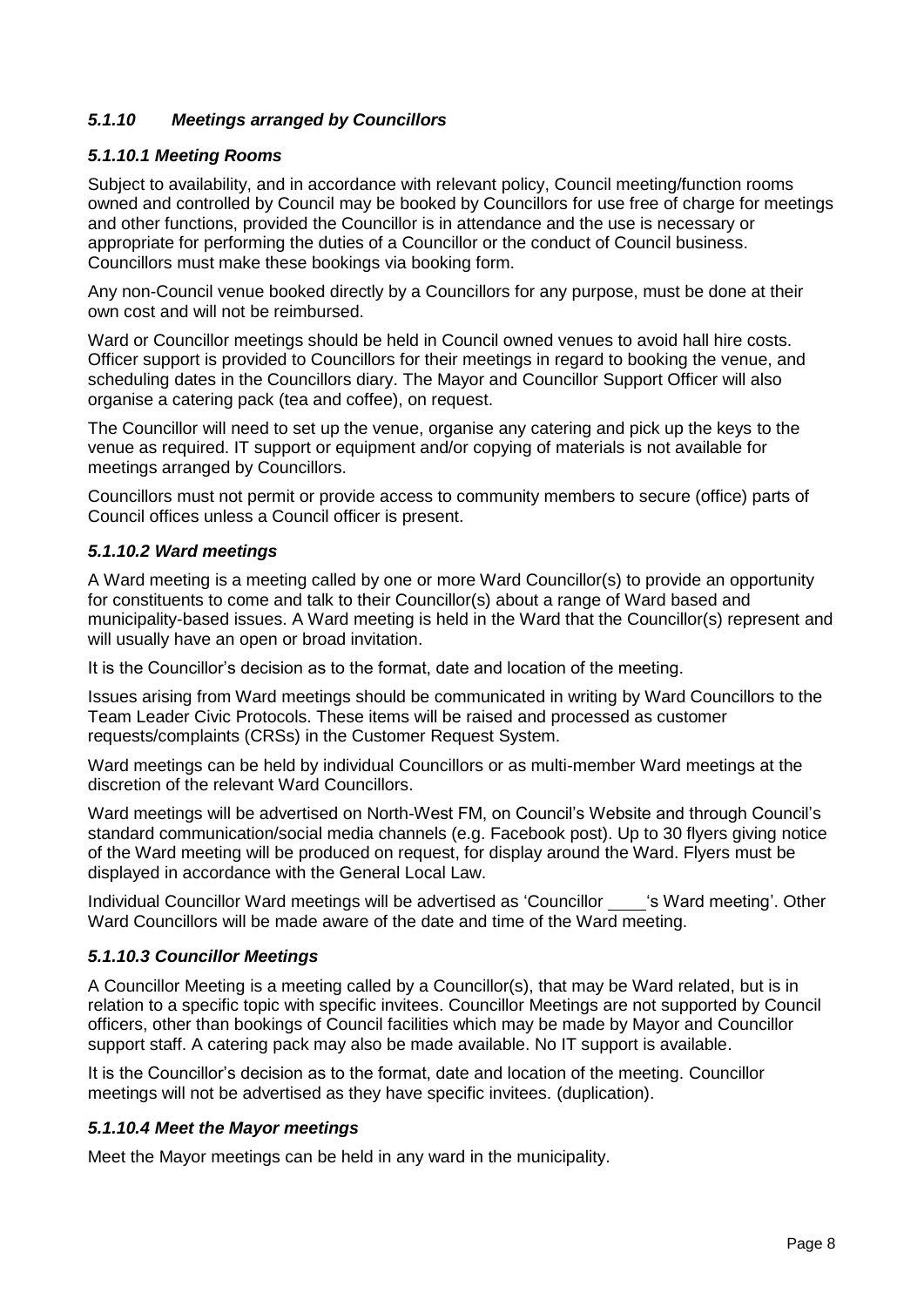## **5.2 Travel**

## *5.2.1 Approval to Travel*

It is recommended that a maximum of two Councillors attend the same event for any interstate or overseas conference, workshop, seminar etc. Approval must be obtained as detailed below*.* 

#### **Interstate**

Must obtain approval in advance:

- by resolution of the Council; or
- where this is not possible, from the Chief Executive Officer, after consultation with the Mayor.

#### **Overseas**

Must obtain approval in advance by resolution of the Council.

## *5.2.2 Approval in Advance*

Approval for all interstate and overseas travel by a Councillor/s should be by resolution of the Council via a Council report. The Council report must identify the following:

- background;
- the purpose of the travel;
- how the travel meets Council's objectives in line with the Council Plan;
- the benefits to Council and/or Moreland:
- proposed costs (airfare, accommodation, conference fees, meals, etc); and
- nomination of the Councillor/s that should undertake such travel.

A Councillor seeking approval for interstate or overseas travel other than attendance at the Australian Local Governments'(ALGA) National General Assembly, must provide the substantive information for the Council Report.

In the event that timeframes do not permit approval in advance (such as arrangements for a deputation to a member of parliament) by formal resolution of Council, approval for interstate travel must be sought from the Chief Executive Officer in consultation with the Mayor.

If a Councillor goes overseas, of their own accord, they are not to represent Council in any official way, without prior approval via a Council resolution.

## *5.2.3 Air Travel*

Flights are to be economy class flights utilising non-flexible fares where possible (when travel times can be assured). When selecting flights, consideration should be made to adjusting schedules to take advantage of cheaper options. Staff will attempt to source the best price and conditions when booking flights, irrespective of a Councillor's frequent flyer memberships.

Travel to conferences must be made directly from Melbourne.

#### *5.2.4 Accommodation*

Where Councillors attend a conference, event or function that is held over more than one day, accommodation will be provided on conference nights. For example, should a conference, event or function commence on a Friday afternoon and finish on Sunday at 12 noon, accommodation will be provided for the Friday and Saturday nights only.

Accommodation will be provided for the night before the commencement of the conference providing the conference commences prior to 12 noon. Where the conference, event or function commences after 12 noon it is expected that Councillors will travel on the morning of the intended conference, event or function.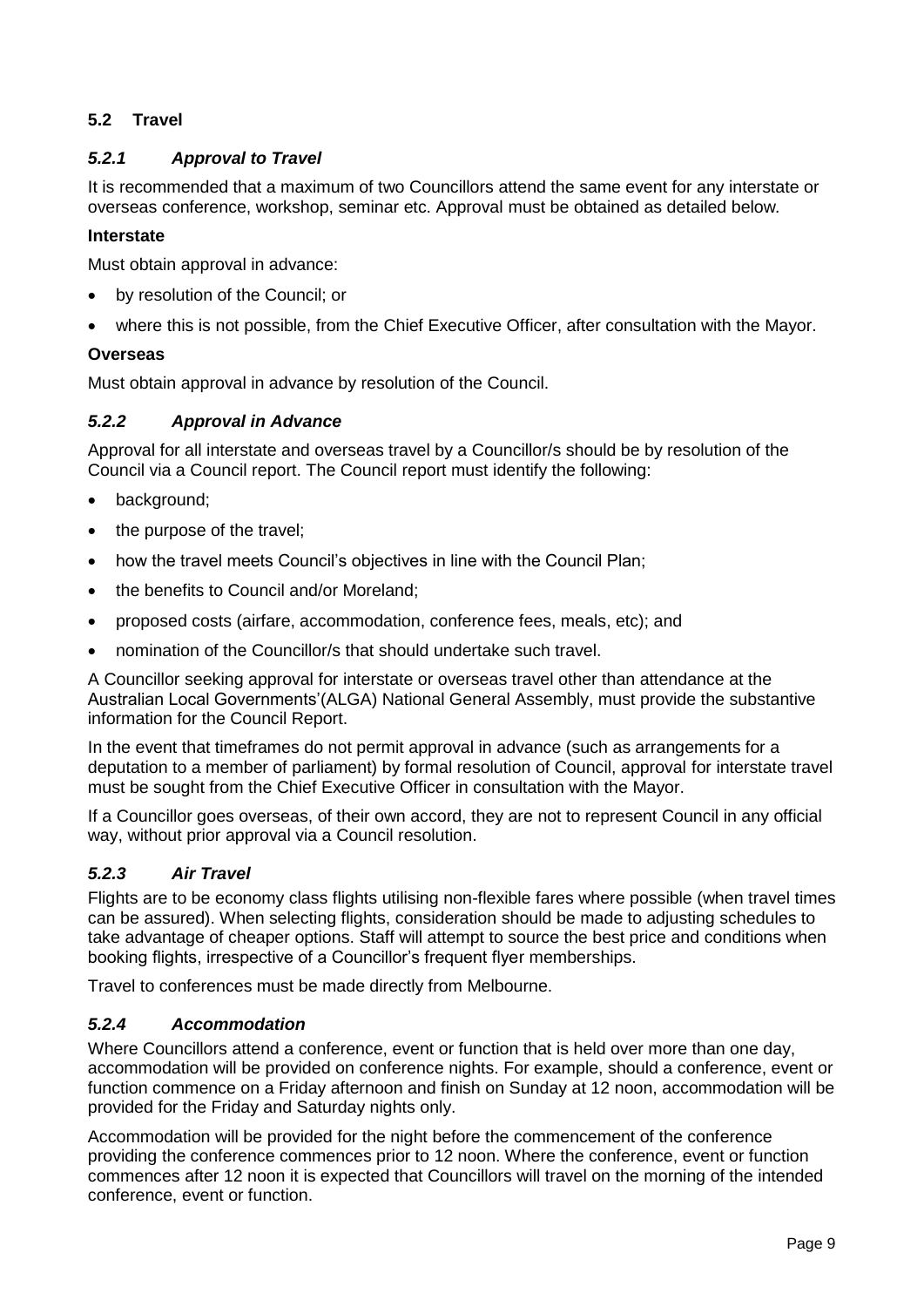Any additional costs incurred as a result of extended stays, the attendance of partners and/or children and the cost of non-essential room extras such as mini bar or in-house movies shall be borne by Councillors.

## *5.2.5 Other travel related expenses (while on interstate or overseas travel)*

#### **Taxis**

Taxis or rideshare schemes should only be used where they are the most efficient means of transport available. Receipts are required in all cases. Charges will be reimbursed by Council.

#### *Public transport*

Where appropriate, public transport should be used if cheaper than taxi or hire car, subject to business needs being met effectively. In all cases, tickets or receipts must be kept for expense reimbursement purposes.

#### *Food and drinks*

The majority of meals will be covered in the conference or event fee. Any other meals for example, dinners not included in the conference fee, are to be at the cost of Councillors.

#### *5.2.6 Non-Allowable Expenditure*

Council will not reimburse expenditure in relation to the following items:

- Alcohol;
- Snacks;
- Any costs associated with accommodation that are outside room and breakfast (e.g. mini bar, laundry, tips and gratuities);
- Airline club fees;
- Excess baggage claims;
- Toiletries;
- Any items lost or stolen;
- Hair stylist or barber;
- Tourism related costs (e.g.: day trips, excursions, activities, hire of bikes or boats etc);
- Reading materials (including newspapers, magazines, books etc);
- Traffic, parking or speeding fines;
- Travel costs not associated with the conference or event;
- In-flight or in-house movies or entertainment costs;
- Personal gifts, goods, services or souvenirs purchased; and
- Costs incurred for family or other persons travelling with Councillors (including meals, travel, incidentals etc).

#### **5.3 Transport**

#### *5.3.1 Public Transport, taxis and rideshare schemes*

Councillors may use public transport, taxis or rideshare schemes to undertake their duties as a Councillor.

On request, a Councillor will be provided with a Myki card for use. Any personal use must be reimbursed to Council.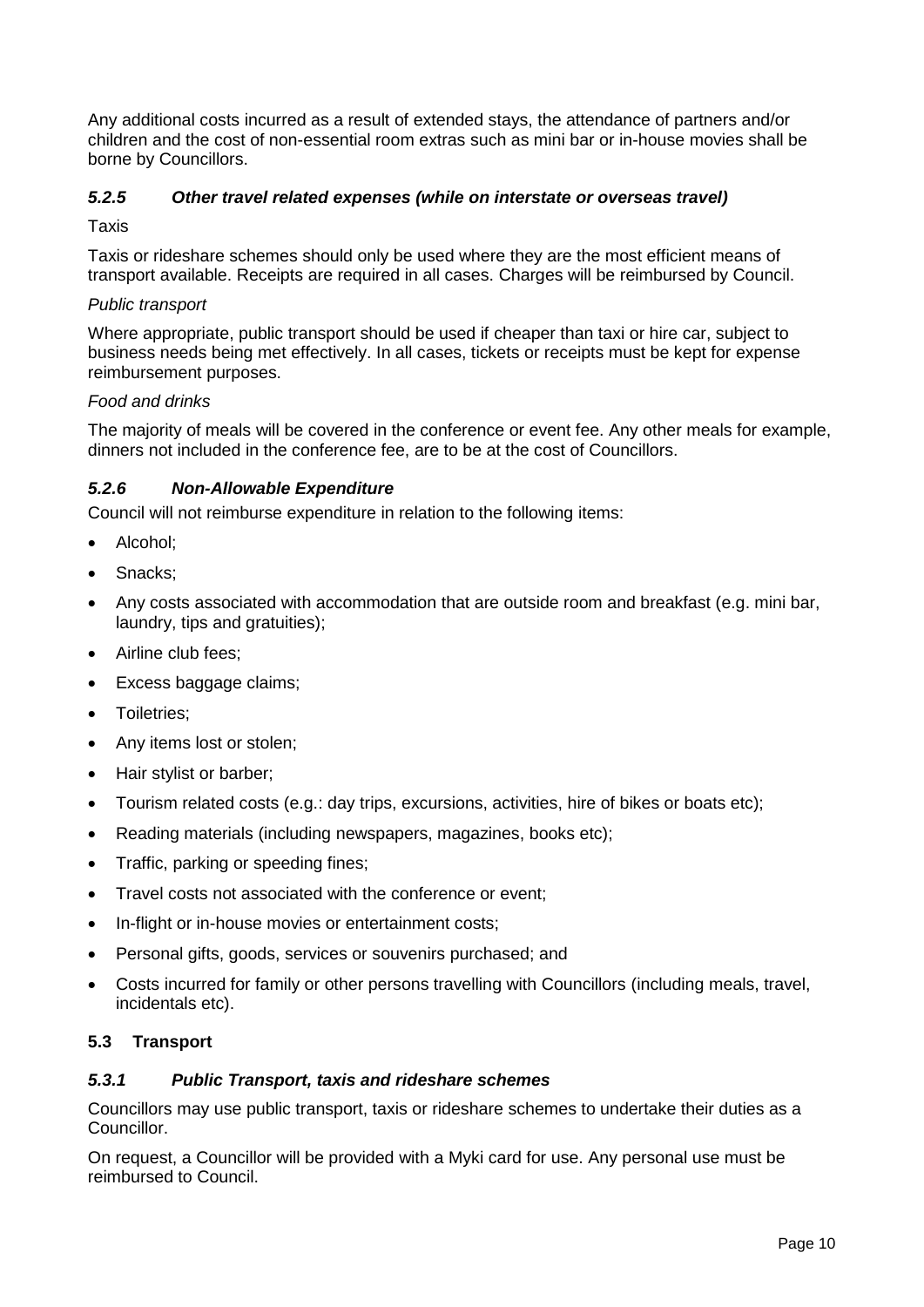If a Councillor uses their own Myki card, they will be reimbursed for any use related to undertaking office on the provision of a Myki statement highlighting the relevant trip(s) for reimbursement and the reasons for the trip(s) in accordance with the reimbursement process at Clause 5.3.

Council, on request, will provide a Councillor with a Cab Charge Card for Council business use.

Taxis should only to be used if they are the most efficient means of transport available.

A Councillor may choose to use a rideshare scheme to undertake their duties. Councillors may submit receipts for reimbursements for these trips in accordance with the reimbursement process at Clause 5.3.

## *5.3.2 Mayoral vehicle*

The Mayor will have access to a fully maintained vehicle (including servicing, fuel and insurance) or bicycle in accordance with the Light Vehicle Policy.

The vehicle will be available for use by the Mayor in the discharge of his or her duties as the Mayor and a Councillor, and for reasonable private use during the Mayoral term.

If the Mayor chooses the option of a bicycle, including an electric bicycle, instead of a motor vehicle:

- The make and model of the bicycle will be determined in consultation with the Director City Development; and
- If requested, a membership to a car sharing scheme, will be provided for the period they are Mayor, with all costs associated with the membership paid by Council.

#### **5.4 Professional development**

Professional development programs/courses are available to all Councillors.

Upon the commencement of each electoral term, a purpose designed induction program will be provided to all Councillors. Any costs relating to this program will not be attributed to any individual Councillor expenses however will be reported as required in the Local Government Performance Reporting Framework annually.

Council will also provide access to the following professional development programs/initiatives:

- meeting procedures:
- chairing of meetings;
- media training;
- social media
- public Speaking
- governance training e.g. Australian Institute of Company Directors (AICD) courses;
- financial training;
- team building and interpersonal skills; and
- Municipal Association of Victoria (MAV)/Victorian Local Governance Association (VLGA)/ALGA, Australian Local Government Women's Association ALGWA, etc Councillor Development programs.

Individual professional development expenditure should be tested against the following criteria:

- is it in the interest of the Moreland community;
- does it meet the budget determined by Council;
- does it clearly offer and promote public benefit, as distinguished from private benefit;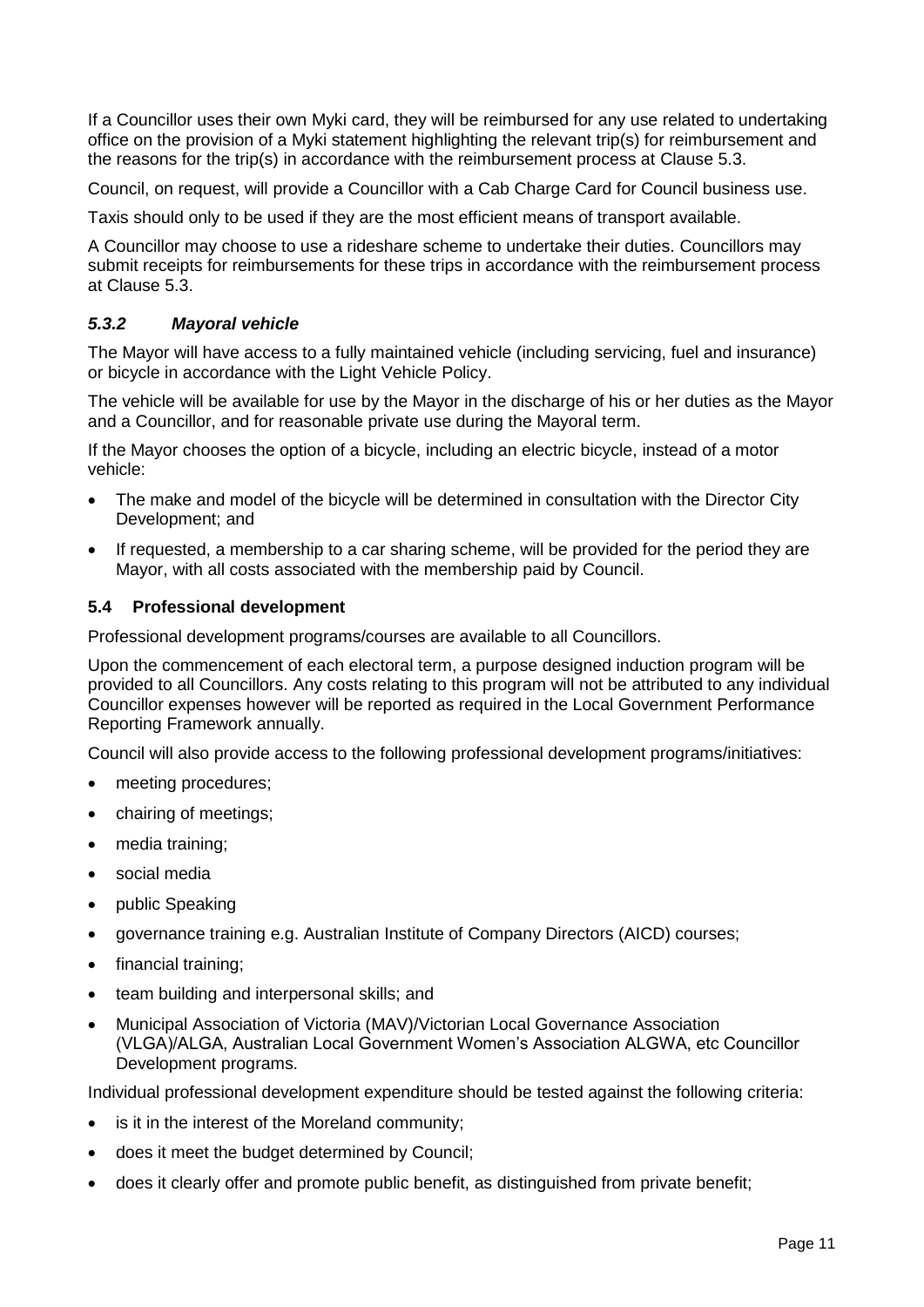- is it directly relevant to the Councillor's role; and
- does it take place and is it able to able to be utilised during the Councillor's term of office.

The cost of training and development programs for each Councillor during their term of office will be capped at \$10,000 and a resolution of Council will be required to exceed this cap. Any individual training activity that exceeds \$1,500 (excluding GST) will require approval by resolution of Council.

#### *5.4.1 Professional memberships and subscriptions*

Council is a member of:

- The MAV<sup>.</sup>
- The VLGA; and
- The ALGWA.

Individual memberships, professional associations or subscriptions which are considered demonstrably beneficial to Council or the performance of the duties of a Councillor may be reimbursed subject to a resolution of Council.

Professional membership will not be paid for the Australian Institute of Company Directors, unless the membership fee is included as or otherwise reduces the cost of the Company Directors Course. The membership must be deleted from the list of professional memberships for the subsequent years after completing the course.

#### **5.5 Community participation**

#### *5.5.1 Event roles*

The Mayor is the primary Council representative for events. If the Mayor is unavailable to attend an event, the Deputy Mayor (if any) will become the primary representative. If the Deputy Mayor is not available, the Mayor may delegate the role to a Councillor.

Where there is a significant event link to a Councillor as a committee representative or area of responsibility (i.e. Councillor Responsible For), the Mayor may choose to delegate their role to the appropriate Councillor, ahead of the Deputy Mayor.

Speech support is only provided for Councillors who wish to speak at functions in an official role as Moreland representative (i.e. Mayor's delegate).

The Mayor, or delegated Councillor representing Council at an event is be entitled to have paid by Council, or reimbursed, reasonable bona fide costs associated with representing Council at the event.

Should any other Councillor wish to attend the event then the costs associated with attending the event will be borne by the Councillor.

The Mayor will undertake any official role at Council events or may delegate the role to the Deputy Mayor or other Councillor with related responsibilities. The Chief Executive Officer or (Chief Executive Officer 's delegate) will usually act as master of ceremonies (MC) if required.

Invitations for Council events will be issued from the Mayor. All Councillors will receive an invitation to Council organised or sponsored events.

#### *5.5.2 Local community events*

Attendance at local events and functions is a key part of a Councillor's representative role.

Councillors will carefully consider if their attendance at an event or function truly relates to the duties of office, and whether community resources should be used to pay for their attendance.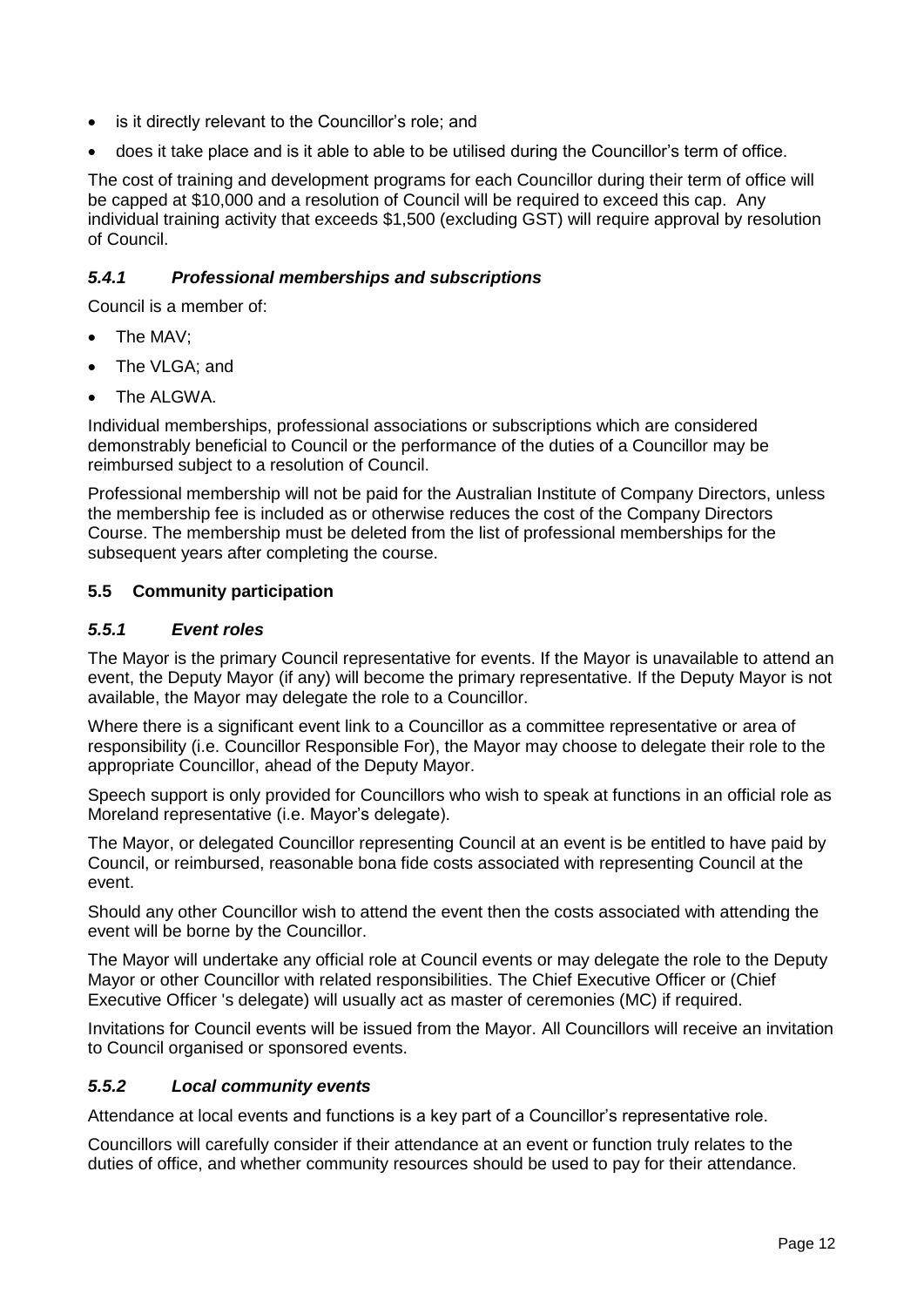Councillors will avoid conflicts of interest (or perceptions of) that may arise as a result of their attendance at events and functions, including the applicable gifts threshold.

Under Section 128 of the Act, a material conflict of interest because of receipt of an applicable gift does not include reasonable hospitality received by the person at an event or function the person attended in an official capacity as a Councillor.

Hospitality is a gift where a Councillor attends an event or function:

- From free tickets the Councillor received and there are NO official duties to perform, or
- With free membership; or
- Where the hospitality is generous e.g. a two or three course meal with alcohol at an event or function.

Councillors will act in accordance with the Gift, Benefits and Hospitality Policy for Councillors in disclosing offers.

#### *5.5.2.1 Paid community events*

Councillors will be supported to attend paid events that:

- Are Council-organised or Council-sponsored; or
- Are held by groups or organisations based in the City of Moreland, have a 'demonstrable benefit' to the local community and are directly related to a Councillor's area of responsibility or committee membership as appointed by Council; or
- Melbourne-based events hosted by key community partners/stakeholder organisations, where an official invitation is received, the Councillor has been invited in an official capacity and attendance has been approved by resolution of Council; and
- Are not incongruent with any Council policies or resolutions, for example, gambling, and attendance can reasonably be seen to support the achievement of Council's objectives.

The cost of a Councillor's partner or guest will not be covered by Council and may constitute an applicable gift (or contribute to an applicable gift) under the Act for the Councillor if accepted free of charge.

Ticketed events with a value of \$100 or more per ticket will only be paid with approval by resolution of Council.

## **5.6 Attendance by Spouse/Partner at Seminars, Conferences and Civic Functions**

Attendance at any seminar, conference or civic function by a Councillor's spouse/partner shall be at the expense of the Councillor except where:

- Prior approval has been given by Council;
- Attendance by a Councillor's spouse/partner is considered to be necessary or appropriate to support the business or representational needs of Council; and
- Sufficient provision exists in the approved annual budget for conferences and seminars.

Where Council has approved a Councillor's spouse/partner to attend a seminar, conference or civic function, Councillors are entitled to have paid by Council, or reimbursed, their spouse or partner's:

- Registration fees (for a Civic Function, but not a seminar or conference);
- Reasonable costs for meals and refreshments;
- Attendance at one primary conference dinner, when held, for each interstate conference attended.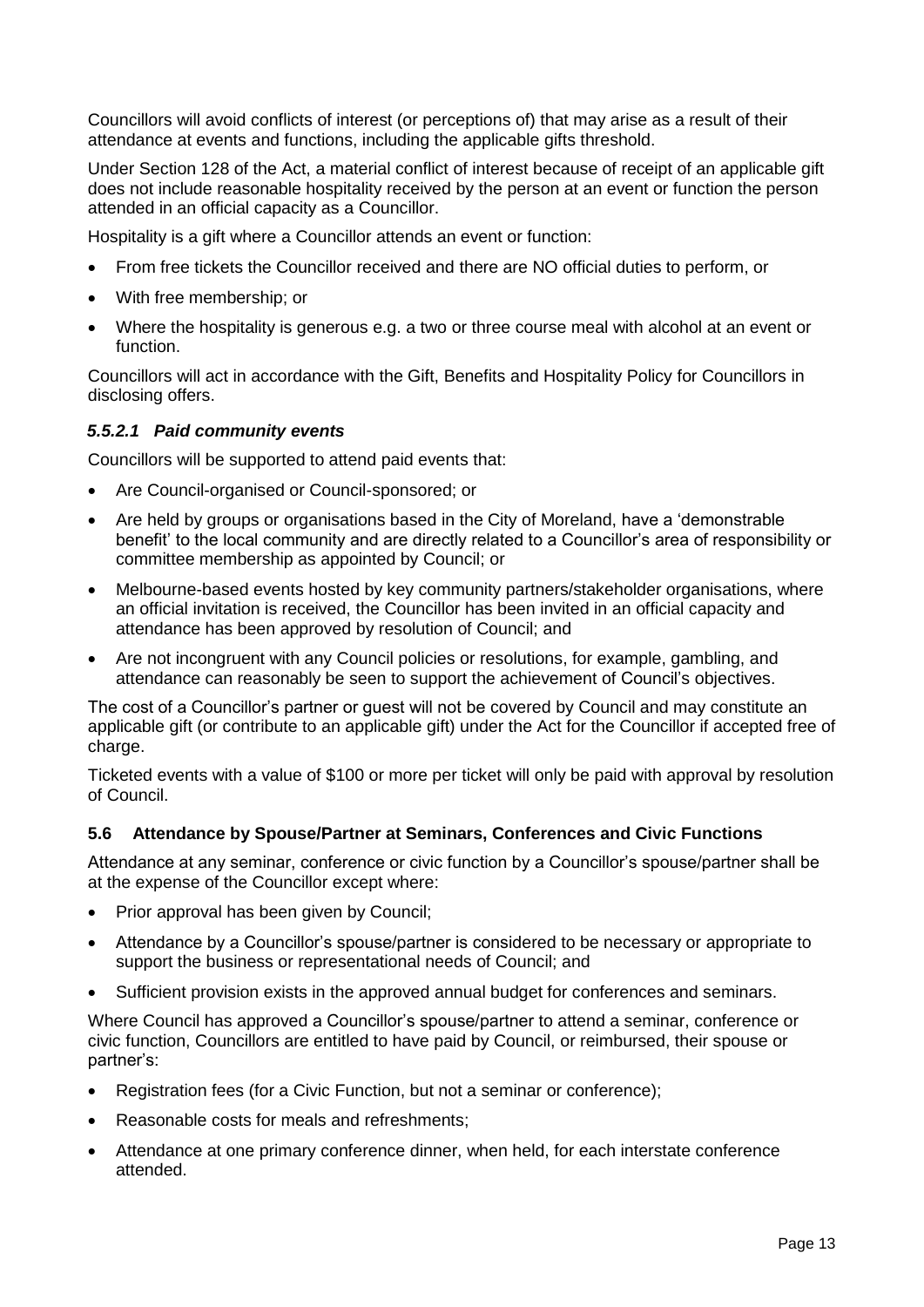Other than this, all additional costs incurred for the attendance of a spouse/partner will be at the expense of the Councillor.

Councillors are entitled to have paid by Council, or reimbursed, the reasonable costs and expenses of their spouse or partner attending:

- Functions held by Council;
- Functions held by other Victorian municipalities or local government peak bodies; and
- Where there is an agreed expectation of partners attending, i.e. spouse/partner of the Councillor is specified on the invitation.

The above is subject to funds being available within the annual budget, and on the basis of equity amongst all Councillors. Costs will be met from the Mayor and Councillors conferences and seminars budget.

#### **5.7 Insurance and indemnity (combined sections)**

Section 43 of the Act provides:

A Council must indemnify and keep indemnified each Councillor, member of a delegated committee … against all actions or claims whether arising during or after their term of office in respect of anything necessarily done or reasonably done or omitted to be done in good faith:

- (a) in the performance of a duty or a function or the exercise of a power under this Act, the regulations or a local law or any other Act; or
- (b) in the reasonable belief that the act or omission was in the performance of a duty or a function or the exercise of a power under this Act, the regulations or a local law or any other Act.

Councillors are covered under the following Council insurance policies while discharging, in good faith, the duties of civic office including attendance at meetings of external bodies as Council representatives:

- Public liability;
- Professional indemnity:
- Councillors' and officers' liability; and
- Corporate Travel (approved accompanying partners are also covered).

The Council will pay the insurance policy excess in respect of any claim made against a Councillor arising from Council business where any claim is accepted by Council's insurers, whether defended or not.

#### **5.8 Health and Wellbeing**

In line with Moreland's commitment to promoting a healthy working environment, Councillors and immediate family are able to access (where required) Council's appointed confidential professional counselling service (EAP) to help resolve both personal and Council related problems or concerns that may impact on their capacity to effectively undertake their role as a Councillor.

## **5.9 Apparel**

The Council shall, upon request, lend Councillors protective clothing. This clothing is to be returned promptly upon the completion of the activity/duty for which the articles were required.

This clothing shall be limited to wet weather pants and pullover, gumboots, winter jacket and/or hat, or other such clothing to meet the organisation's requirements, unless otherwise resolved by Council for a specific item(s).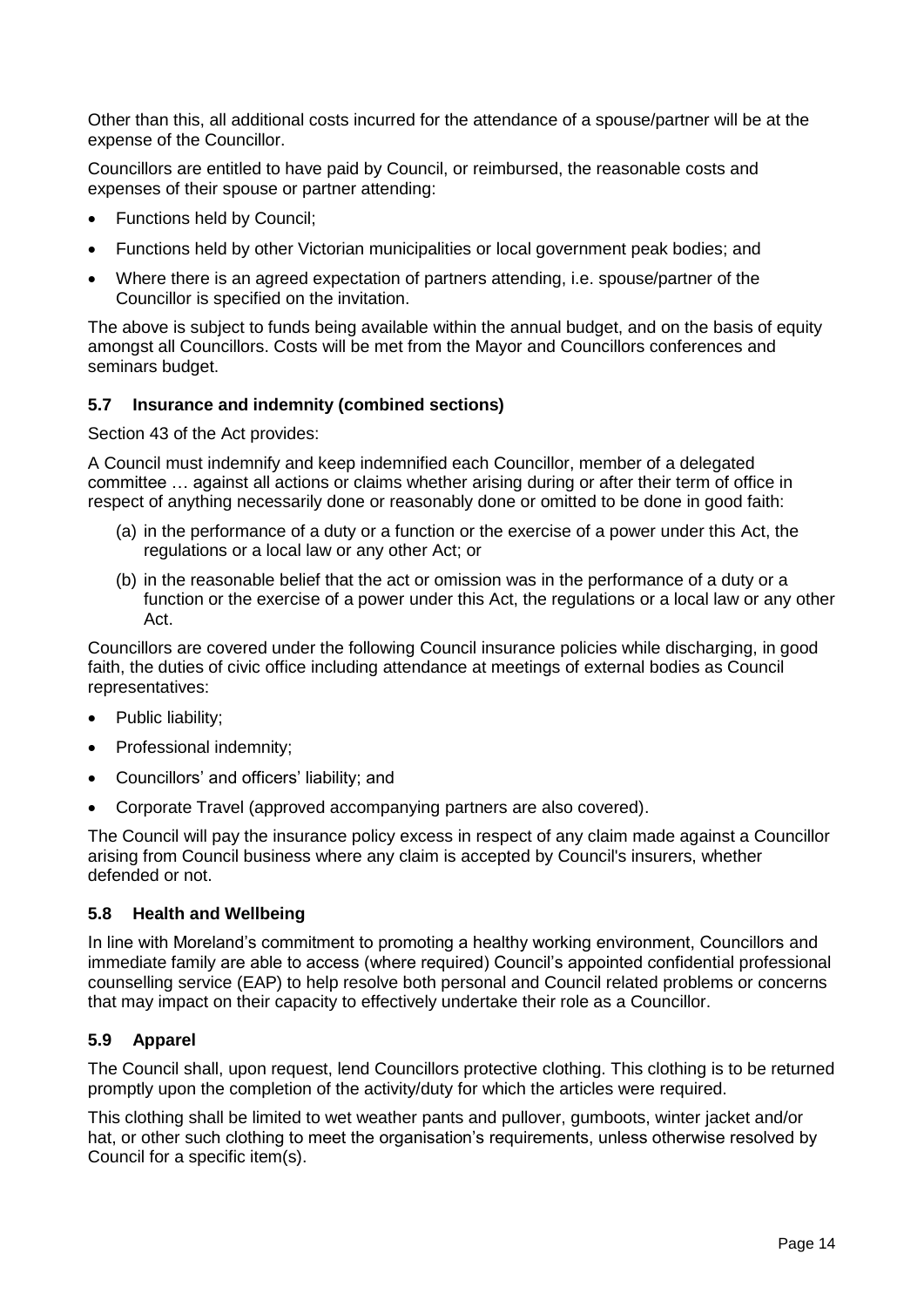## **5.10 Childcare/family care**

Councillors are entitled to have paid by Council, or reimbursed, the cost of childcare/family care expenses for immediate family members, necessarily incurred by Councillors whilst discharging their duties as a Councillor within the scope of this Policy, subject to the following conditions:

- The maximum hourly rate a Councillor will be reimbursed for child care/family care expenses is twenty one dollars (\$21) per hour indexed annually to CPI at the commencement of each Mayoral term;
- Childcare/family care costs must be substantiated by a receipt from the caregiver showing the dates and times care was provided, and the Councillor shall show why the care was needed on each occasion; and
- A person who provides child/family care does not need to be a licenced or registered provider. however must not be an immediate family member (partner, mother/father, sister/brother, grandmother/grandfather or sister-in-law/brother-in-law) or person who normally lives with the Councillor or child/family member.

For the purposes of this Policy, a child shall be defined as up to, but not including 16 years of age.

## **5.11 Support for a Councillor with a Disability**

The Chief Executive Officer or delegate will assess and approve reasonable support - through additional facilities and expenses - to allow a Councillor with a disability to perform their duties of office.

## **6 Approval Process**

#### **6.1 Available Budget**

An annual budget is provided in the Mayor and Councillor budget for attendance at seminars, conferences and training and community events. This budget will allow Councillors to access up to a maximum \$10,000 (plus GST) for relevant professional development and initiatives (as listed above) over the course of a Councillor's elected period (4 years). Any further expenditure requested will be presented to Council for approval.

- If a Councillor elects to attend the AICD Company Directors course and has approval to attend by a resolution of Council, the cost of attendance will not contribute to, or affect the Councillors allocation of \$10,000 for their attendance at seminars, conferences and training and community events.
- Councillors attending the AICD Company Directors course will be required to sit the accreditation. A Councillor who does not complete the accreditation will be required to refund the attendance cost.
- Training organised for all Councillors as part of the induction program or in-house development program, will not be deducted from the Councillors allotted annual budget and will not be required to be reported as part of quarterly individual Councillor expense reports.
- The costs of the Councillor induction program and group training recommended or mandatory for all Councillors will be maintained in a register and included in the annual report.

#### **6.2 Council paid items (in advance/directly invoiced)**

A Councillor seeking Council payment to register for a community event or function, conference, seminar or training/development program that does not require a Council resolution, will submit the details for approval.

Prior to approving the registration:

• the alignment of the request with this Policy; and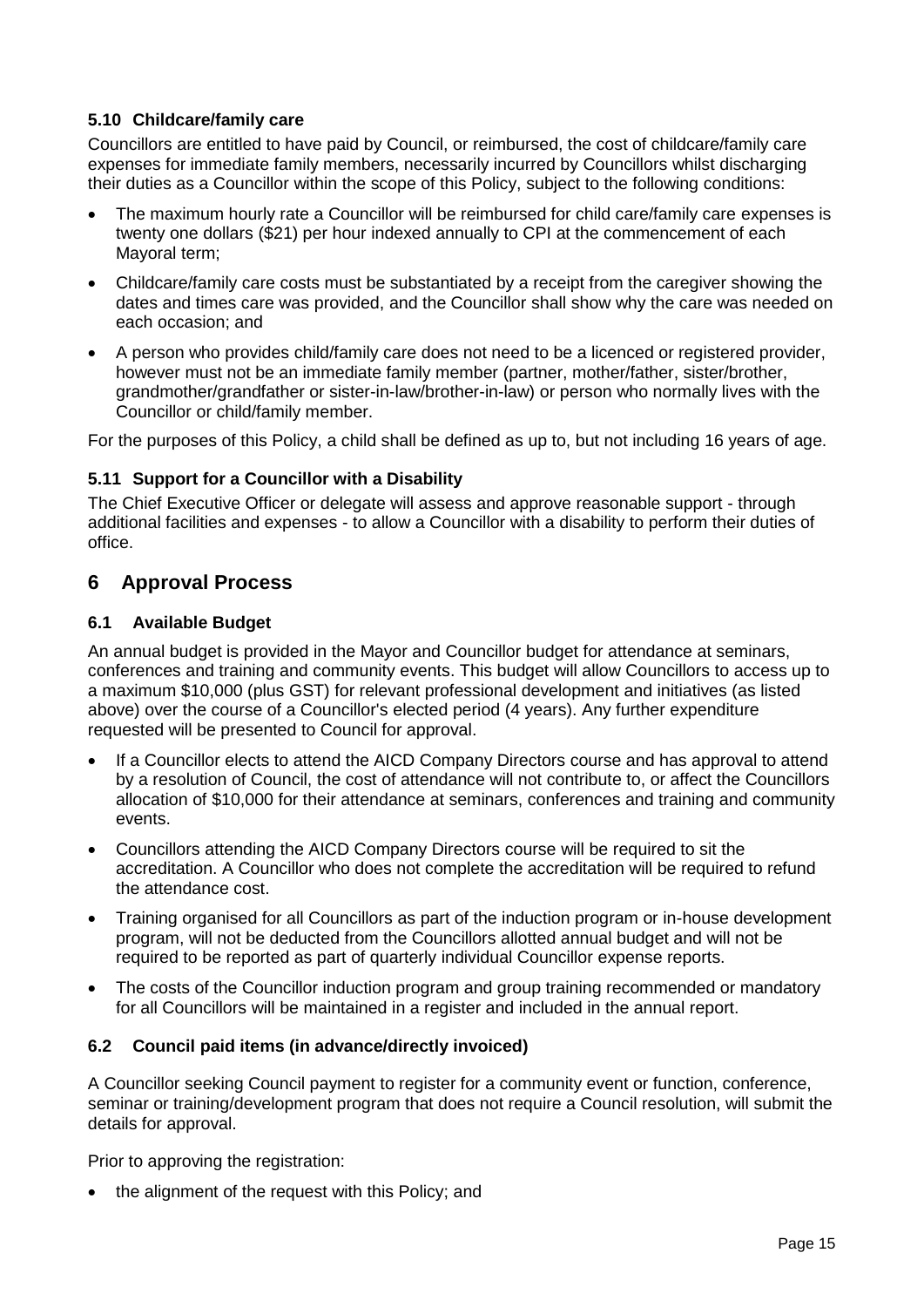• the available budget for that Councillor

will be considered.

If attendance is approved as aligned with the Policy and within the available budget, the Mayor and Councillor Support team will make arrangements for payment and registration.

If attendance is not aligned with the Policy or the available budget has been exceeded, the Councillor will be advised of the options to either seek a Council resolution to approve attendance or pay for attendance themselves.

For equipment that meets Council's IT standards (and hence is supported by Council), Council will meet the purchase, initial installation, maintenance costs, connection fees, rental charges and the operating costs of that equipment incurred by Councillors in the undertaking of their Councillor duties including all Council business call charges.

## **6.3 Claims for Reimbursement**

Where a request is made for reimbursement of expenses incurred under this clause, Council may reimburse an amount less than the amount claimed where the actual expense incurred is considered unreasonable, taking into account the estimated costs to Council to purchase similar goods.

#### *6.3.1 Form of claims*

Claims are to be submitted by a Councillor via the online form on the Councillor Portal. If the online form cannot be accessed, the Mayor and Councillor Support team may provide a hardcopy form which must be completed and signed by the Councillor.

Claims should be accompanied by original receipts/tax invoices for any expenses claimed which clearly identify the name of the payee and ABN where applicable.

If receipts cannot be produced, Councillors may be required to provide a statutory declaration.

Claims must include sufficient detail to demonstrate, in accordance with the Act that the expense for which reimbursement is claimed is a reasonable out-of-pocket expense incurred while performing the duties of a Councillor.

#### *6.3.2 Timeframe for submission of claims*

Councillors are required to submit claims in a timely manner to ensure transparency and timely accountability.

Claims for reimbursement of expenses in the September, December and March quarters must be submitted by the close of business of the following month to allow for accurate and timely recording of Councillor expenses on Council's website.

Claims for reimbursement of expenses in the June quarter must be submitted within 14 working days of the end of financial year.

Claims for reimbursement of expenses incurred in a particular financial year cannot be accepted once the accounts for that year have been closed.

Reimbursements will be paid by electronic funds transfer within 21 days of a compliant claim form being submitted.

#### **6.4 Assessment of claims Approvals**

Approval for payment of costs and reimbursement of expenses in accordance with this policy will be made by the Manager Corporate Governance or Unit Manager Governance and Civic Protocols in accordance with delegations by the Chief Executive Officer. The Team Leader Civic Protocols will assist in administering the approval process.

If there is a question about a claim, in the first instance, this will be discussed this matter with the relevant Councillor.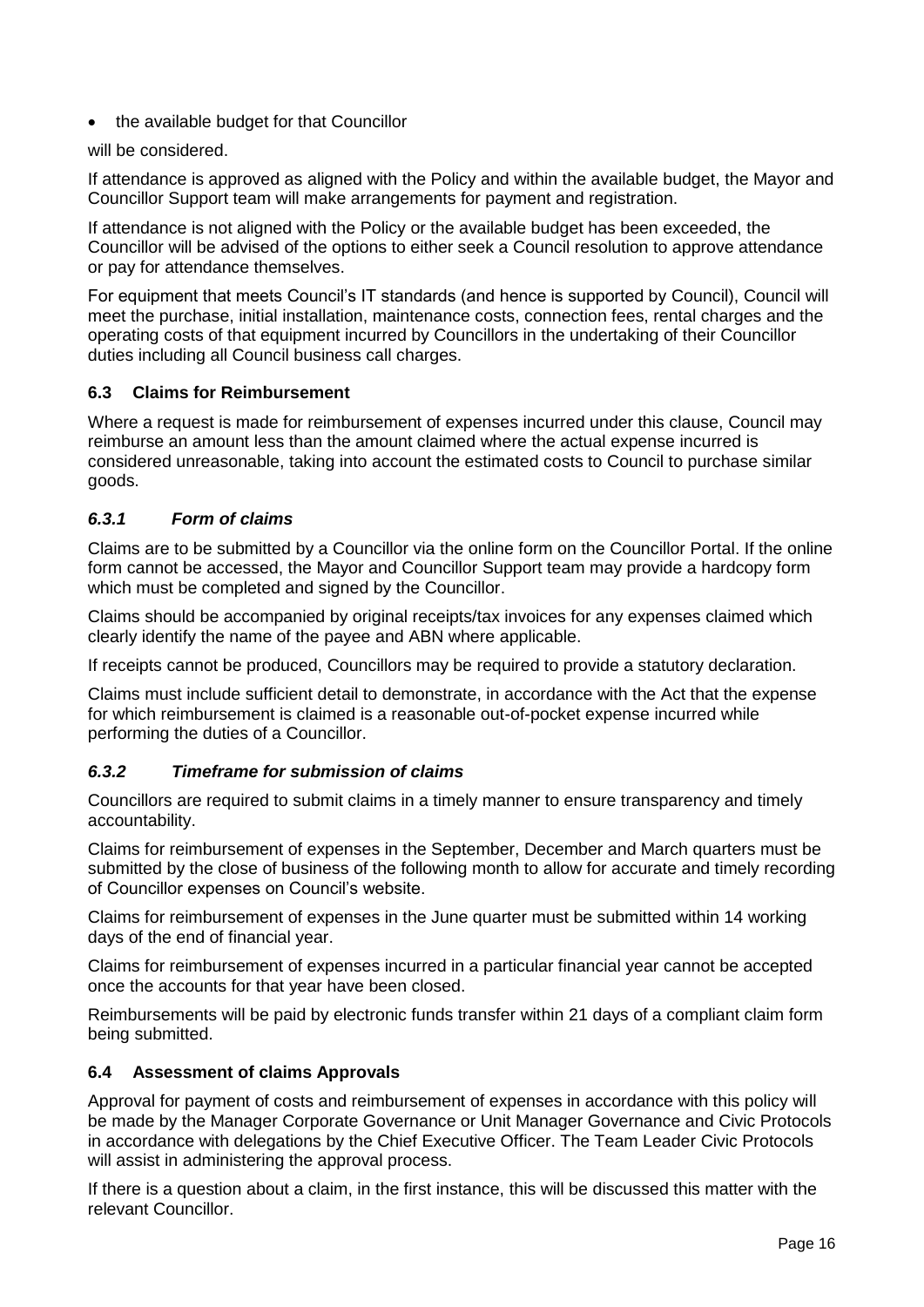If required, guidance/intervention will be sought from the Chief Executive Officer.

If required, the Chief Executive Officer will refer claims to a Council meeting for determination.

## **6.5 Reimbursement by Councillor**

#### *6.5.1 Mobile and data costs*

Councillor expenses will be monitored by and if a Councillor exceeds the capped amount per month for use of data or calls on their mobile devices, re-imbursement of those costs will be sought from the Councillor.

If the amount exceeded relates to costs incurred as a result of higher than expected Council business, Councillors will be required to put this in writing to the Manager Corporate Governance to acquit this matter. If the costs incurred are for non-Council business use, the amount of non-Council business use must be reimbursed to Council. The Manager Corporate Governance will raise an invoice for the amount and the Councillor must pay this in line with Council's payment terms.

## *6.5.2 Other costs*

Where Council provides a Myki, subscription to a rideshare scheme, cab charge or any access to any other service that directly invoices Council, these invoices will be compared to Councillor diary entries to identify correlations to Councillor duties. Where there is no apparent connection, the Councillor will be required to acquit for the use of the service in connection with their duties as a Councillor or reimburse the amount not related to Council business.

#### **6.6 Injury or Illness preventing attendance at a paid event or conference**

Councillors who suffer from an injury or illness preventing them from attending a course, conference or workshop, particularly where travel is involved, should notify the Manager Corporate Governance preferably with enough notice for Council to either substitute an alternative Councillor or to cancel the intended travel and accommodation arrangements and any associated fees

Failure to inform Council of non-attendance may result in Council seeking reimbursement.

## **7 Sponsorship and Donations**

Any sponsorship or donations made by a Councillor will be made on their own behalf and not on behalf of Council, except in accordance with a prior resolution of Council.

Councillor sponsorship and donations not in accordance with a prior resolution of Council (in accordance with the *Sponsorship and Donations Guidelines*) will not be reimbursed by Council.

# **8 Reporting**

The cost of Councillor support and resource expenses is to be reported to the community by inclusion of the details on the Council website. This will be reported quarterly.

Councillors are required to sign an agreement for the use of Council equipment (Attachment 1).

Councillors are provided with this equipment to conduct Council business and the equipment must be used for this purpose only.

In addition, Council will maintain and have available for public inspection, a register of overseas and interstate travel (other than interstate travel by land for less than three days) by Council staff and Councillors.

Councillors who have travelled interstate or overseas in an official capacity shall within seven working days of returning, provide details of their travel on the 'Interstate/Overseas Travel Report Form (A1808648) and lodge the form with the Manager Corporate Governance for inclusion in the Register.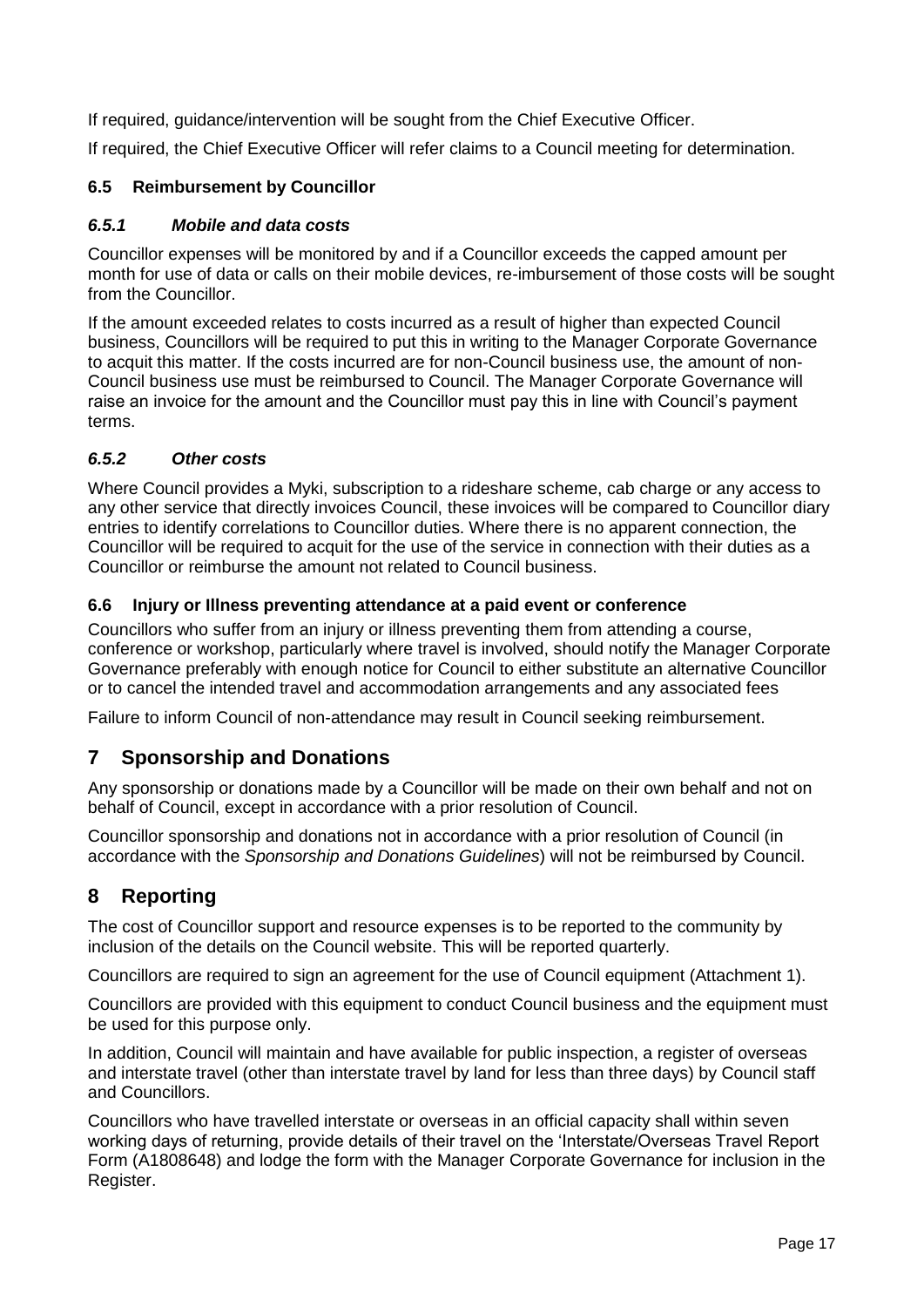Councillors attending any approved activity must provide all Councillors with a verbal or written report on their attendance. The report must be submitted to a Council meeting as soon as practicable. The information may be provided to the Unit Manager Governance and Civic Protocols for inclusion in the Governance Report.

| <b>Party/parties</b>                              | <b>Roles and responsibilities</b>                                                                                                                                                                                                                                                  | <b>Timelines</b>                                                                                 |
|---------------------------------------------------|------------------------------------------------------------------------------------------------------------------------------------------------------------------------------------------------------------------------------------------------------------------------------------|--------------------------------------------------------------------------------------------------|
| <b>Chief Executive Officer</b>                    | Determines exceptions to this<br>policy                                                                                                                                                                                                                                            | Where there is not enough<br>time available to seek a<br>resolution of Council (if<br>required). |
| <b>Director Business</b><br>Transformation        | Is consulted by the Manager<br>Corporate Governance or Unit<br>Manager Governance and<br>administers this Policy in their<br>absence.                                                                                                                                              | As required                                                                                      |
| <b>Manager Corporate</b><br>Governance            | <b>Administers this Policy</b>                                                                                                                                                                                                                                                     | Ongoing                                                                                          |
| Unit Manager<br>Governance and Civic<br>Protocols | <b>Administers this Policy</b><br>Maintains the Interstate and<br><b>Overseas Travel Register</b><br>Arranges for Council reporting<br>when required<br>Ensures legislative<br>requirements are met<br>Researches; coordinates<br>consultation, reviews and<br>updates the Policy. | Ongoing                                                                                          |

## **9 Roles and Responsibilities**

## **10 Monitoring, Evaluation and Review**

The cost of Councillor support and resources will be monitored and reviewed by the Manager Corporate Governance to ensure that ongoing expenses can be accommodated within the Mayor and Councillors budget.

The Policy will be reviewed at least once each Council term to ensure the required support and resources are being provided to enable Councillors to fulfil their duties as elected representatives.

## **11 Definitions**

| Term                       | <b>Definition</b>                                                                                    |
|----------------------------|------------------------------------------------------------------------------------------------------|
| Carer                      | Carer is defined under section 4 of the<br>Carers Recognition Act 2012                               |
| <b>Delegated Committee</b> | A committee with delegated power<br>established under section 63 of the Local<br>Government Act 2020 |